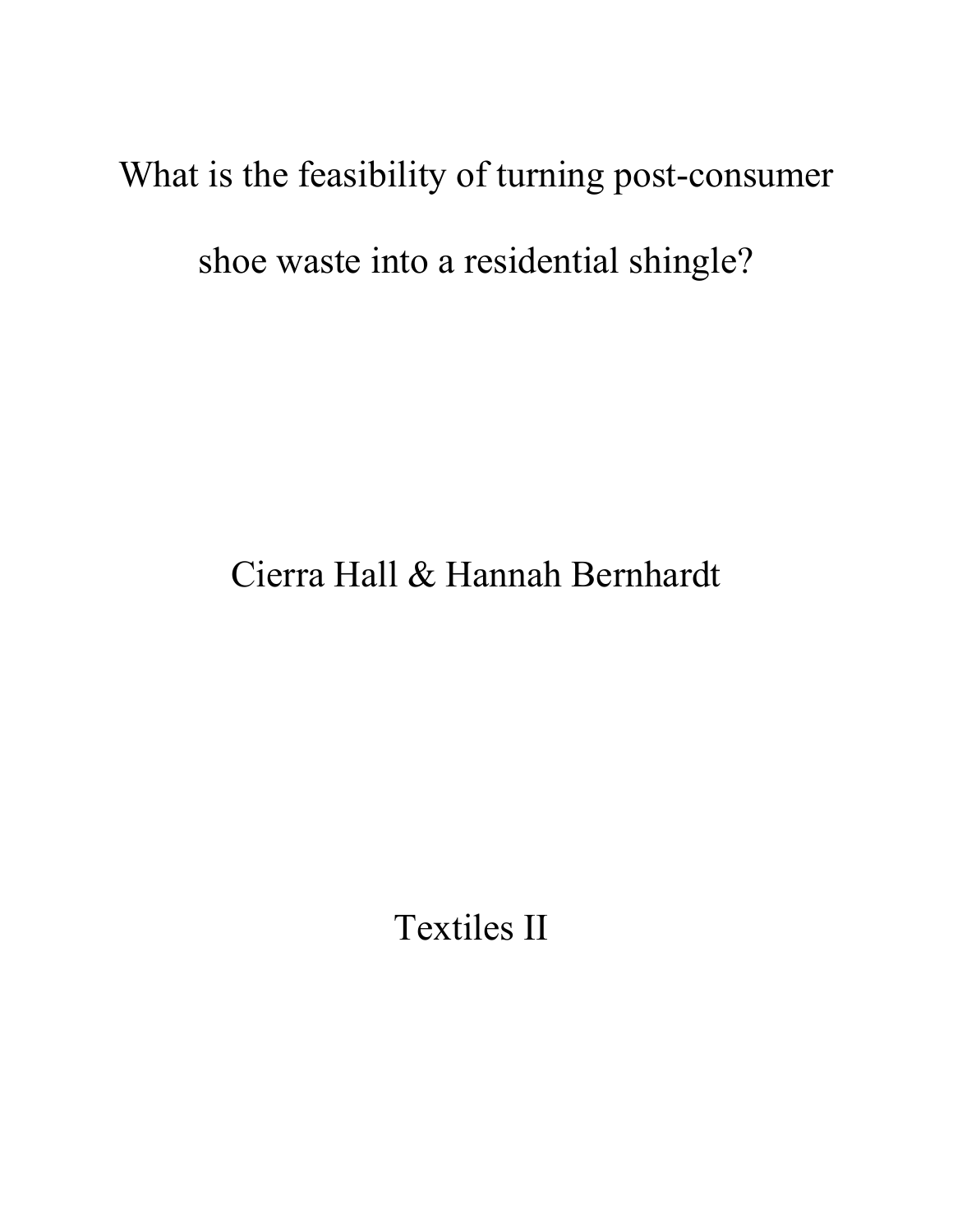### **Introduction**

What do you do with your shoes once you decide you no longer want them? For most people, the answer is throwing them away. What many consumers do not realize is that shoes can be recycled to have another lifecycle. Putting shoes in the landfill could be costing communities valuable building materials. Furthermore, the shoes that are thrown out into landfills take many years to degrade, causing many environmental issues.

Shoes already have several recycling applications. We specifically want to look at the rubber soles. There is a wide variety of information related to recycling other rubber-based materials into housing materials. However, there is currently a gap in academic research for the possibility of converting shoe soles into a residential shingle. Most information available is through tradesmen whose articles and reports have not been peer-reviewed.

#### **Sustainability in common household items**

Many people are approaching residential sustainability as an artistic outlet to personalize their home and prevent large items from reaching landfills. Upcycling is no longer viewed as just a DIY project that probably will not turn out correctly (Clarke, 2020). However, this approach is not necessarily preventing the creation of new products. Many consumers may think they are making the sustainable choice when buying products that boast recycled content, but in reality, it is a small fraction of what is actually in the material.When building or renovating a home, drywall is a frequently purchased item. Currently, most post-consumer recycled content in drywall refers to the paper used in facings, which comprises only 3-8% of the material's weight (Healthy Building Network, 2020).

An estimated 20 billion shoes are produced every year, and 300 million of them end up in a landfill. People simply throw away shoes that are too small, too worn, or sometimes those that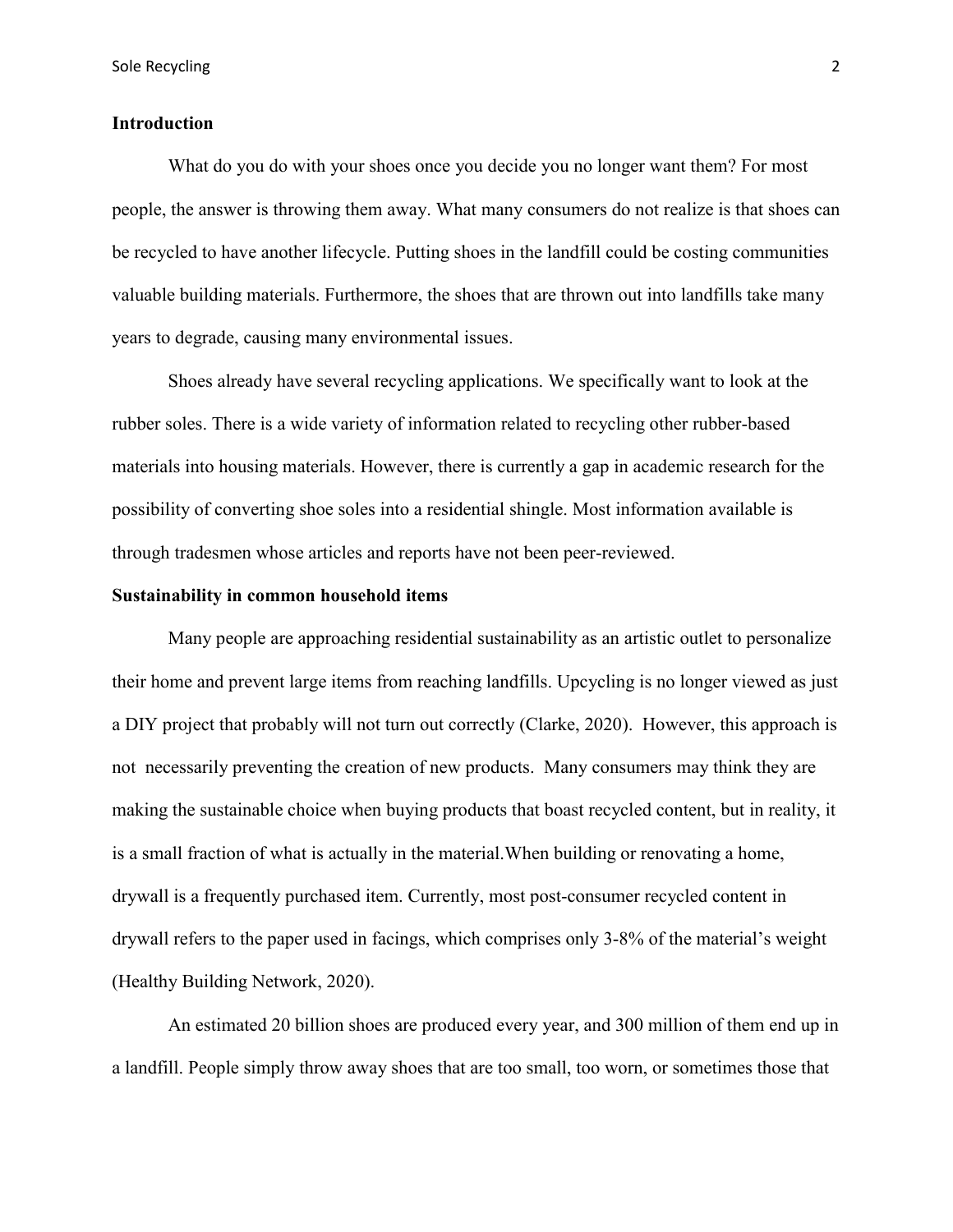Sole Recycling 3

did not sell well enough. The decomposition of these shoes takes a long time. Rubber soles can take 80 years to break down. A common ingredient, Ethylene Vinyl Acetate, may take 1,000 years. (The Shoe Industry, n.d.) What if we found a way to use the long decomposition period as an advantage by using it as a building material?

#### **Existing shingle materials**

There are several shingle options available, such as tile, slate, metal, and the most popular, asphalt (Consumer Reports, 2021). They consist of a fiberglass or felt paper base that is coated with a waterproof layer of asphalt and then topped with ceramic granules. Although these shingles use recycled materials, they are not very eco-friendly because of the asphalt content (Guardian Roofs, 2015). Manufacturers are working to improve the technology behind rubber shingles. Post-consumer tires are ground into a powder. A liquid mixture is made from the powder and poured into a mold to form the shingles. Compared to those made from natural materials, the rubber shingles are less fragile and expensive, but more flexible and durable (Roof.info, n.d.).

### **Lifecycle of a shingle**

Shingles are one of the most common building materials, one would expect them to be durable, however, traditional shingles do not have a long life expectancy. "It is estimated that between 8 million and 12 million t of roofing shingles are manufactured each year in the United States. […] 65 percent of these shingles is used for re-roofing" (Brock, 1990, as cited in Schroeder, 1994). Having to manufacture this amount of roofing shingles per year suggests these shingles aren't meant to last an extended period of time. Majority of shingles will eventually be discarded in a landfill creating more environmental waste, "between 5 million and 8 million t of old waste shingles is produced annually" (Stroup-Gardiner, 1993, as cited in Schroeder, 1994).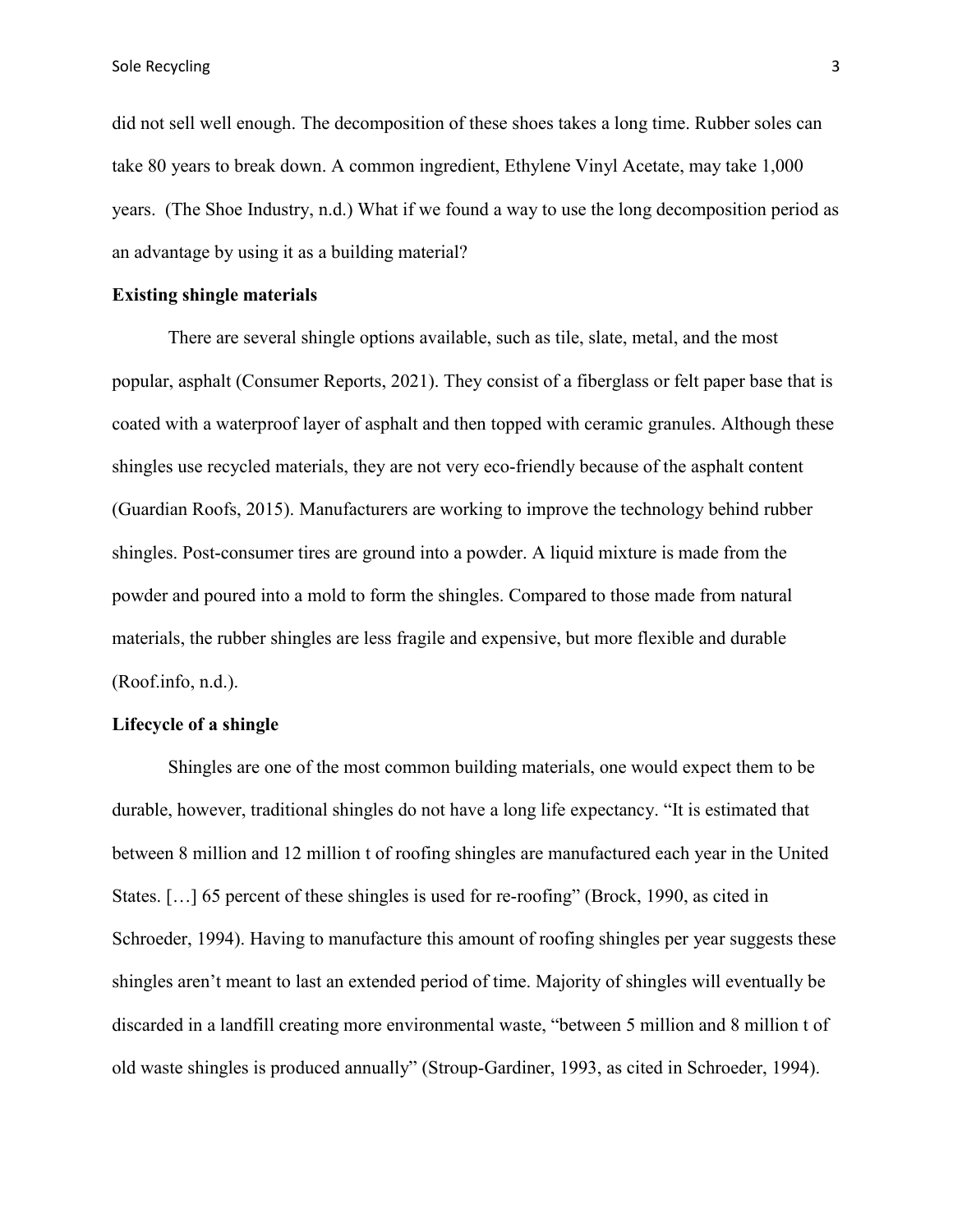Sole Recycling 4 and 2008 and 2008 and 2008 and 2008 and 2008 and 2008 and 2008 and 2008 and 2008 and 2008 and 2008 and 2008 and 2008 and 2008 and 2008 and 2008 and 2008 and 2008 and 2008 and 2008 and 2008 and 2008 and 200

#### **Impact of discarded shoes**

To understand the waste caused by shoes the materials to create them need to be discussed. There are many different types of shoe materials such as leather, suede, etc. Many know that the soles of shoes are created by some form of rubber compound. The compound of, "the soles of materials mainly include polyvinyl chloride (PVC), polyethylene (PE), thermoplastic polyurethane (TPU), etc" (Zhang, 2018, 2). How do these materials affect the environment? One study showed that after several years of degrading, shoes let off chemicals such as benzene, chlorine toxic gas, which seeped through the ground, water, and into the air, for humans and animals to breath/harm (Zhang, 2018, 3). Given that shoes are a necessity in life, almost everyone on the planet has at least one pair of shoes. For just one pair of running shoes, the carbon footprint is estimated to be  $14 \pm 2.7$  kg CO2-equivalent (Cheah, 2013, 18). Multiplying that number by every person on the planet just once will leave an astronomically negative effect on the environment.

Provided that almost everyone has shoes, what happens when these shoes are deemed worn-out or unwearable? Majority will land in a waste field, as many people do not know of recycling options for shoes. "The annual production volume of global footwear exceeds 20 billion pairs, [...] this number is still increasing annually, however, the loss of the use of shoes (the end of life cycle), and not timely recycling, most of which were sent to landfills or abandoned in the natural environment, resulting in a large number of waste production" (Zhang, 2018, 1). A study in the European Union showed for one year residents in the EU alone "estimated that the waste arising from post-consumer shoes will reach 1.2 million tonnes" (Rahimifard, 2007, 3). Once rubber has hit the landfill it will stay there for years, adding more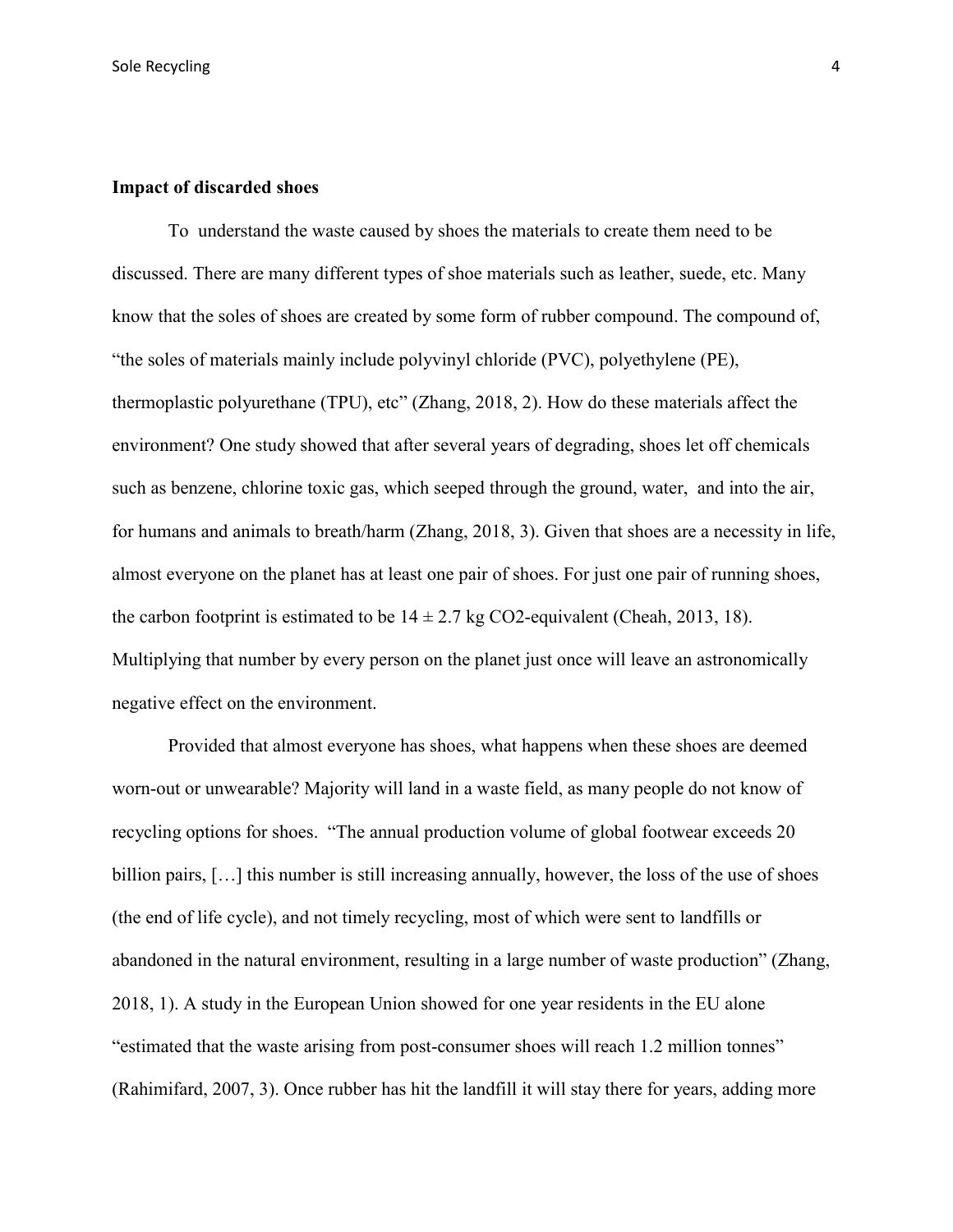waste into the environment. "The major rubber waste source can take up to 80 years to naturally degrade" (Basik, 2021).

#### **Existing shoe recycling options**

Many consumers are not aware that shoe recycling programs are available to them. According to Vans representative Melanie B., "In April 2019, we launched a 6-month shoe recycling pilot program in 24 Van locations across Southern California in partnership with TerraCycle" (Melanie B., 2022). Shoe soles and tires are both made of rubber compounds, making them similar in the formation and degradation processes. There has been more research regarding tire conversion into housing materials. Many cities and universities are currently conducting studies to produce noise walls, retaining walls, poles, insulation, etc. from scrap tires (Schroeder, 1994). There are three ways to recycle used shoes: donating them (this option still creates a high likelihood of the shoes ending up in a landfill), recycling the materials, and to recycle shoes into energy/power (Rahimifard, 2007, 5).

#### **Possible challenges**

There are many restrictions for shoe soles to be recycled into shingles. There will be certain areas that will not be able to use this material. The temperature will need to be evaluated for each geographical region due to varying climates. Certain areas will be excluded due to their high or low average temperatures, as it can affect the properties of the rubber. The areas that will have the best advantage are the ones with optimal temperature, "the optimum temperature for rubber is 20 C" (reference.com).

#### **Possible benefits**

An advantage of recycling shoe soles, made from rubber compounds, is the resistance to lightning. Because rubber is a poor conductor of electricity, this material has the potential to save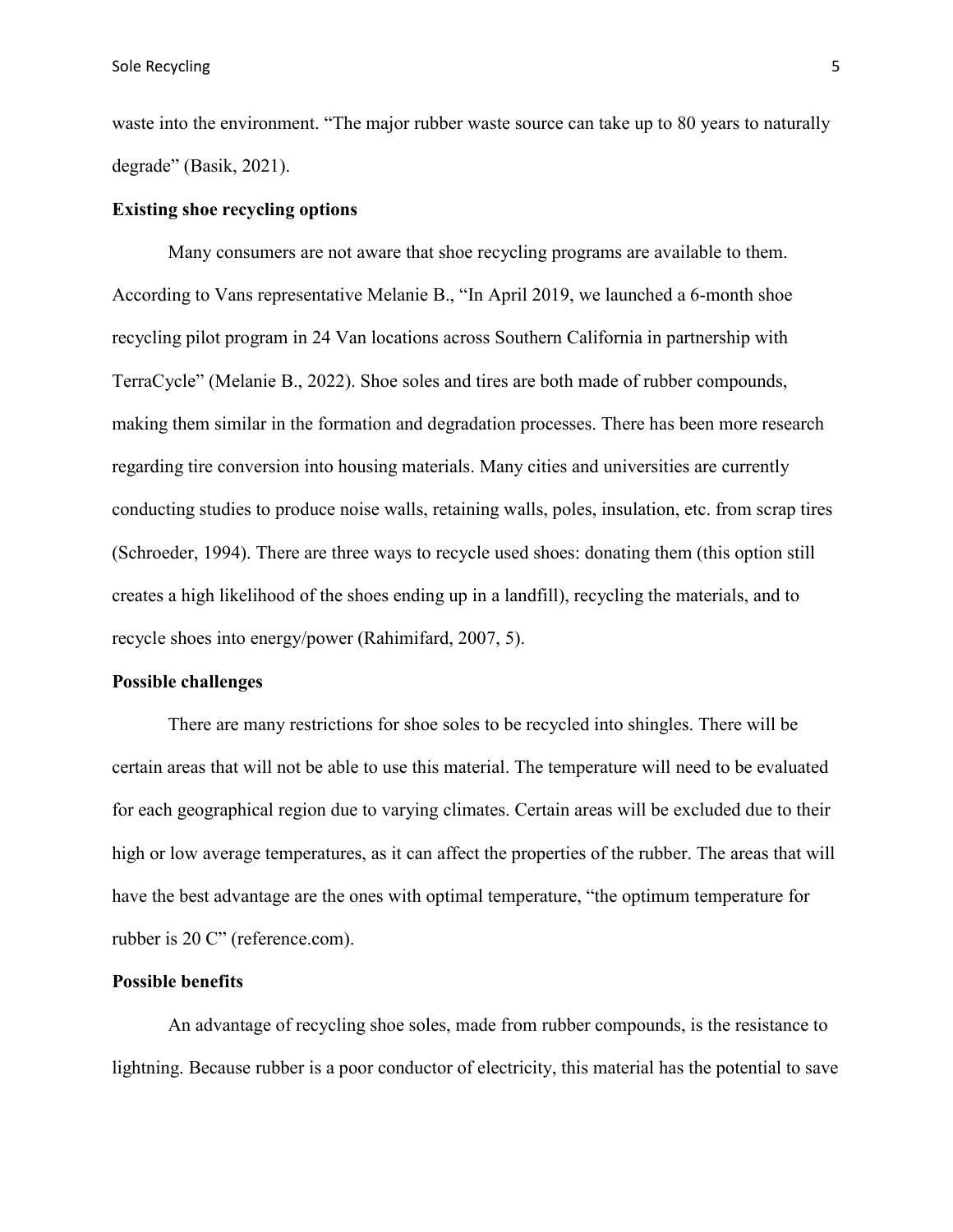homeowners money in the event that their house is struck by lightning. It can prevent their wiring from shorting throughout the whole house, which is an expensive repair. In a study for reclaimed rubber, it was found that reclaimed rubber into thermoplastic vulcanizates promoted processability, meaning the reclaimed rubber could be converted (Thitithammawong, 2019, 98- 102). The results of this study show that the rubber compounds in shoe soles also have the ability to be converted.

#### **Conclusion**

There is a clear lack of information for residential applications on how post-consumer shoes can be utilized. Similar material types are already being used and benefiting consumers. With further research, companies can have a new material that can be reclaimed, which reduces the need to create new ingredients for these products. This will also redirect waste from landfills that can be used if properly understood.

All of this information leads us to a question: is it possible to turn post-consumer shoes into shingles in a residential setting? That is what we hope to determine with our research.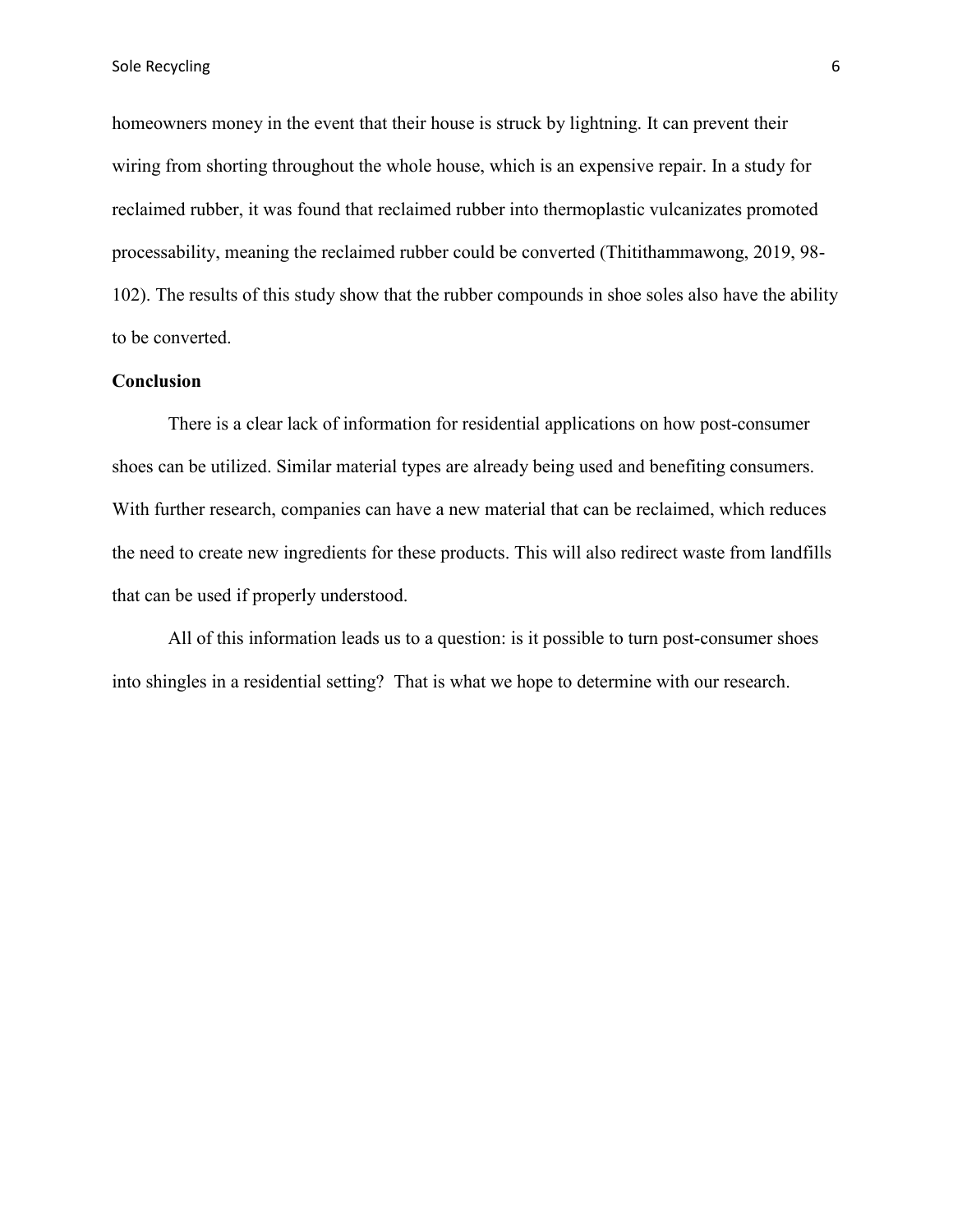### **References**

- Basik, A. A., Nanthini, J., Yeo, T. C., & Sudesh, K. (2021). Rubber Degrading Strains: *Microtetraspora* and *Dactylosporangium*. *Polymers, 13*(20). 3524. 1- 34.
- Cheah, L., Ciceri, N.D., Olivetti, E., Matsumura, S., Forterre, D., ... & Kirchain, R. (2013). Manufacturing focused emissions reductions in footwear production. *Journal of Cleaner Production*, 44, 18- 29.
- Consumer Reports. (2021, March 18). Roofing buying guide. [https://www.consumerreports.org/cro/roofing/buying](https://www.consumerreports.org/cro/roofing/buying-guide/index.htm#:%7E:text=Asphalt%20shingles%20remain%20far%20and,inexpensive%20and%20easy%20to%20install)[guide/index.htm#:~:text=Asphalt%20shingles%20remain%20far%20and,inexpensive%2](https://www.consumerreports.org/cro/roofing/buying-guide/index.htm#:%7E:text=Asphalt%20shingles%20remain%20far%20and,inexpensive%20and%20easy%20to%20install) [0and%20easy%20to%20install](https://www.consumerreports.org/cro/roofing/buying-guide/index.htm#:%7E:text=Asphalt%20shingles%20remain%20far%20and,inexpensive%20and%20easy%20to%20install)
- Guardian Roofs & Energy Solutions. (2015, June 25). *Everything you need to know about asphalt shingles.* [https://guardianroofs.com/orange-county/blog/everything-you-need-to](https://guardianroofs.com/orange-county/blog/everything-you-need-to-know-about-asphalt-shingles/)[know-about-asphalt-shingles/](https://guardianroofs.com/orange-county/blog/everything-you-need-to-know-about-asphalt-shingles/)
- Healthy Building Network. (2020, June). *Selecting the wrong drywall could introduce mercury into the environment.* [https://healthybuilding.net/blog/553-selecting-the-wrong-drywall](https://healthybuilding.net/blog/553-selecting-the-wrong-drywall-could-introduce-mercury-into-the-environment#:%7E:text=Currently%2C%20most%20post%2Dconsumer%20recycled,8%25%20of%20the%20product%20weight)[could-introduce-mercury-into-the](https://healthybuilding.net/blog/553-selecting-the-wrong-drywall-could-introduce-mercury-into-the-environment#:%7E:text=Currently%2C%20most%20post%2Dconsumer%20recycled,8%25%20of%20the%20product%20weight)[environment#:~:text=Currently%2C%20most%20post%2Dconsumer%20recycled,8%25](https://healthybuilding.net/blog/553-selecting-the-wrong-drywall-could-introduce-mercury-into-the-environment#:%7E:text=Currently%2C%20most%20post%2Dconsumer%20recycled,8%25%20of%20the%20product%20weight) [%20of%20the%20product%20weight](https://healthybuilding.net/blog/553-selecting-the-wrong-drywall-could-introduce-mercury-into-the-environment#:%7E:text=Currently%2C%20most%20post%2Dconsumer%20recycled,8%25%20of%20the%20product%20weight)
- Liang, M., et al. (2020). Extruded tire crumb-rubber recycled polyethylene melt blend as asphalt composite additive for enhancing the performance of binder. *Journal of Materials in Civil Engineering, 32*(3), 04019373.
- Melanie B. for Vans International, Personal interview, 2022.
- Rahimifard, S., Staikos, T., Coate, G. (2007). *Recycling of footwear products: A position paper prepared by Centre for Sustainable Manufacturing and Reuse/Recycling Technologies (SMART) Loughborough University.*  [https://www.centreforsmart.co.uk/system/downloads/attachments/000/000/002/original/F](https://www.centreforsmart.co.uk/system/downloads/attachments/000/000/002/original/Footwear_recycling_position_paper.pdf) [ootwear\\_recycling\\_position\\_paper.pdf](https://www.centreforsmart.co.uk/system/downloads/attachments/000/000/002/original/Footwear_recycling_position_paper.pdf)
- Reference.com (2020, March 31). *What is the melting point of rubber?*  [https://www.google.com/url?sa=t&rct=j&q=&esrc=s&source=web&cd=&ved=2ahUKE](https://www.reference.com/science/melting-point-rubber-7866027e204cc4a4) [wiNq-](https://www.reference.com/science/melting-point-rubber-7866027e204cc4a4)[WIn5r2AhUXJUQIHcckCKoQFnoECAQQAQ&url=https%3A%2F%2Fwww.reference.](https://www.reference.com/science/melting-point-rubber-7866027e204cc4a4) [com%2Fscience%2Fmelting-point-rubber-](https://www.reference.com/science/melting-point-rubber-7866027e204cc4a4)[7866027e204cc4a4&usg=AOvVaw0d\\_bUcKw3Dzui6IirHsBzG](https://www.reference.com/science/melting-point-rubber-7866027e204cc4a4)
- Roddy Clarke. (2020, January 30). *Can upcycling breathe new life into interior design?*  https://www.forbes.com/sites/roddyclarke/2020/01/30/can-upcycling-breathe-new-lifeinto-design/?sh=1a0df13e239a